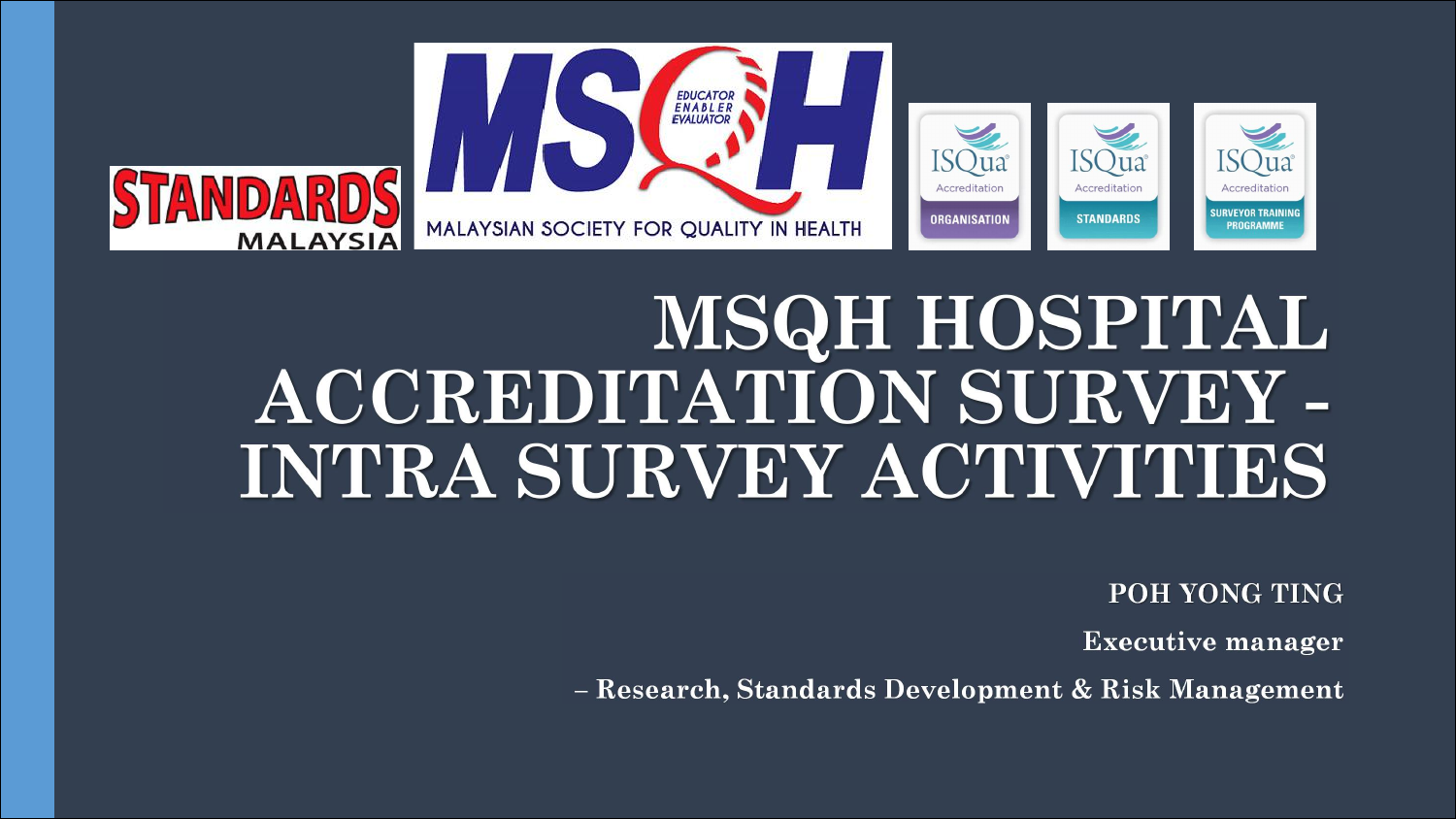### **ACTIVITIES DURING HOSPITAL ACCREDITATION SURVEY**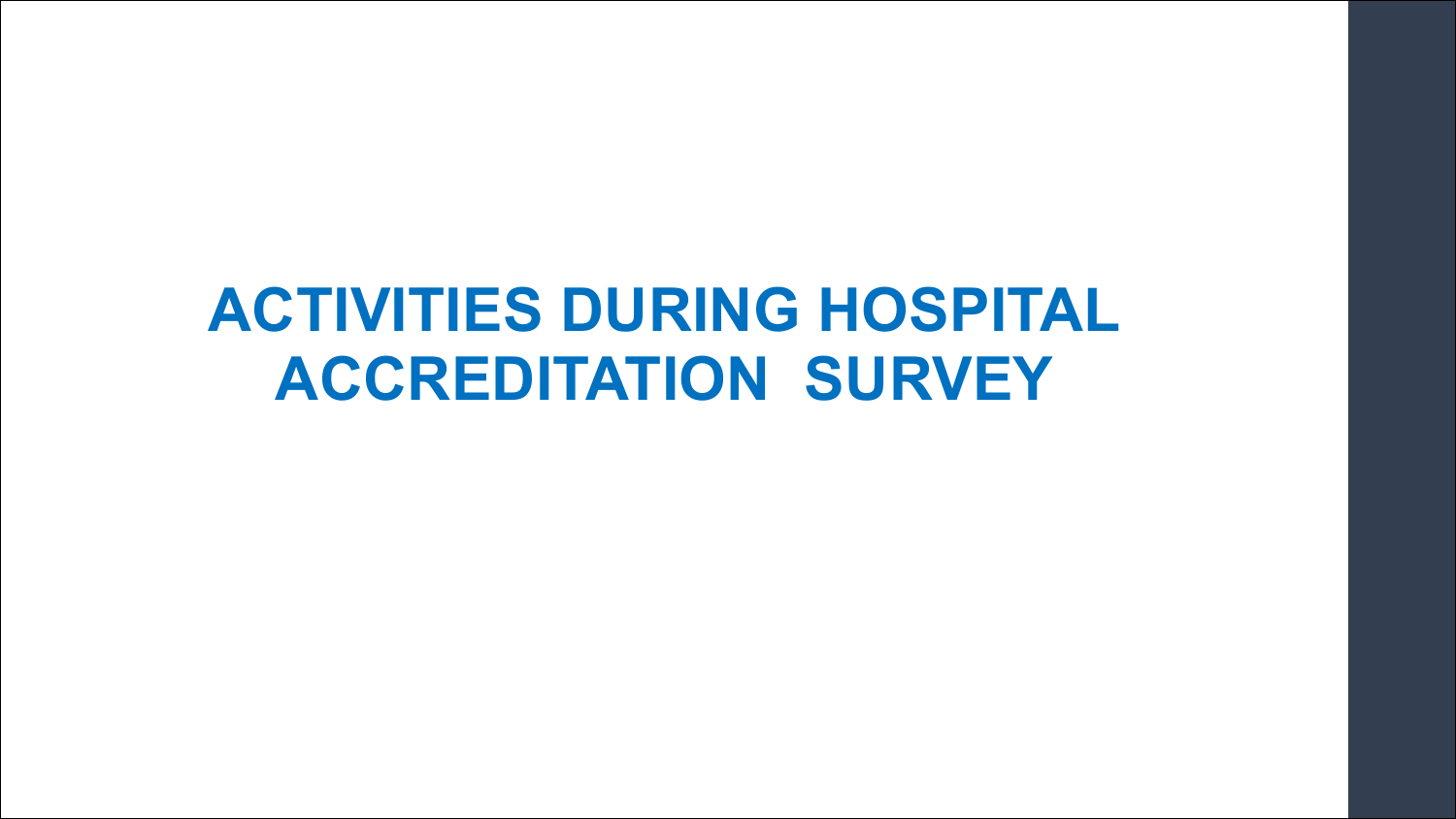### **First Day of Survey – Day 1**

#### **Time Programme**

8:00am Survey Team departs to hospital from hotel

### **Transportation arrangement**

- to ensure the survey team arrives hospital before the hospital briefing (before 8:30am).
- This is the **first impression** to survey team on your hospital preparedness to Hospital Accreditation Survey.

### 8:15am Arrival at hospital

- Lead the Survey Team to Surveyor Meeting Room **(Strictly for Surveyors only).**
- The meeting room should be equipped with :
	- i. PC/laptop with internet access
	- ii. Printer
	- iii. Projector
	- iv. Telephone (to contact the hospital staff if necessary)
	- v. Clipboard for each surveyor
	- vi. White Board
	- vii. Basic stationaries & A4 papers
	- viii. Policies and Procedures (Facility Wide & Departmental/Unit) & other related documents
	- ix. Adequate power plugs for surveyors' laptops
	- x. Wifi username & password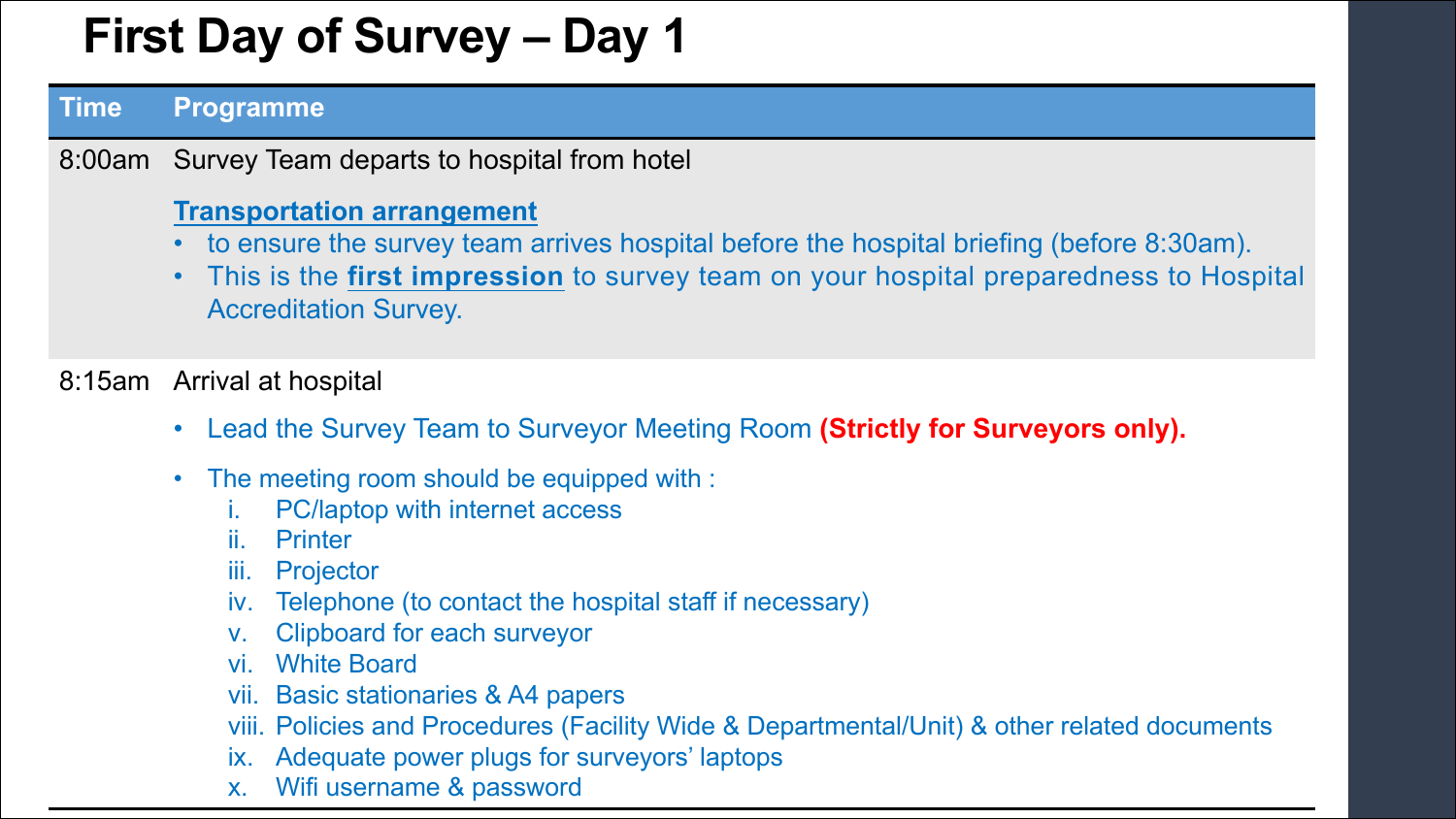#### **Time Programme**

- Chief surveyor will hand over the survey schedule to hospital. Photocopy and distribute the survey schedule to all HODs.
- A key to the meeting room to be with the hospital staff to ensure security of the documents and surveyors' valuables.
- 8:30am Briefing by the Hospital Director/PIC & Introduction of Hospital
	- 15-20 minutes presentation on Hospital Overview
- 9:00am Briefing by MSQH Chief Surveyor & Introduction of Survey Team
- 9:15am End of briefing. Tea & meeting with Survey Team (Survey Team and Hospital Staff)
	- Clarify and finalise the survey schedule (interview time and venue with HODs)
- 9:30am Commencing of Survey/Interviews by Survey Team
	- internal (department/service) staff to observe, interact and learn from surveyors during the survey.
	- Mechanism for survey: documentation, observation your practices, interview staff & patients and family, facilities and equipment, etc.
	- Inform areas of improvement or non compliance with the standards. Share experiences on how to improve the service.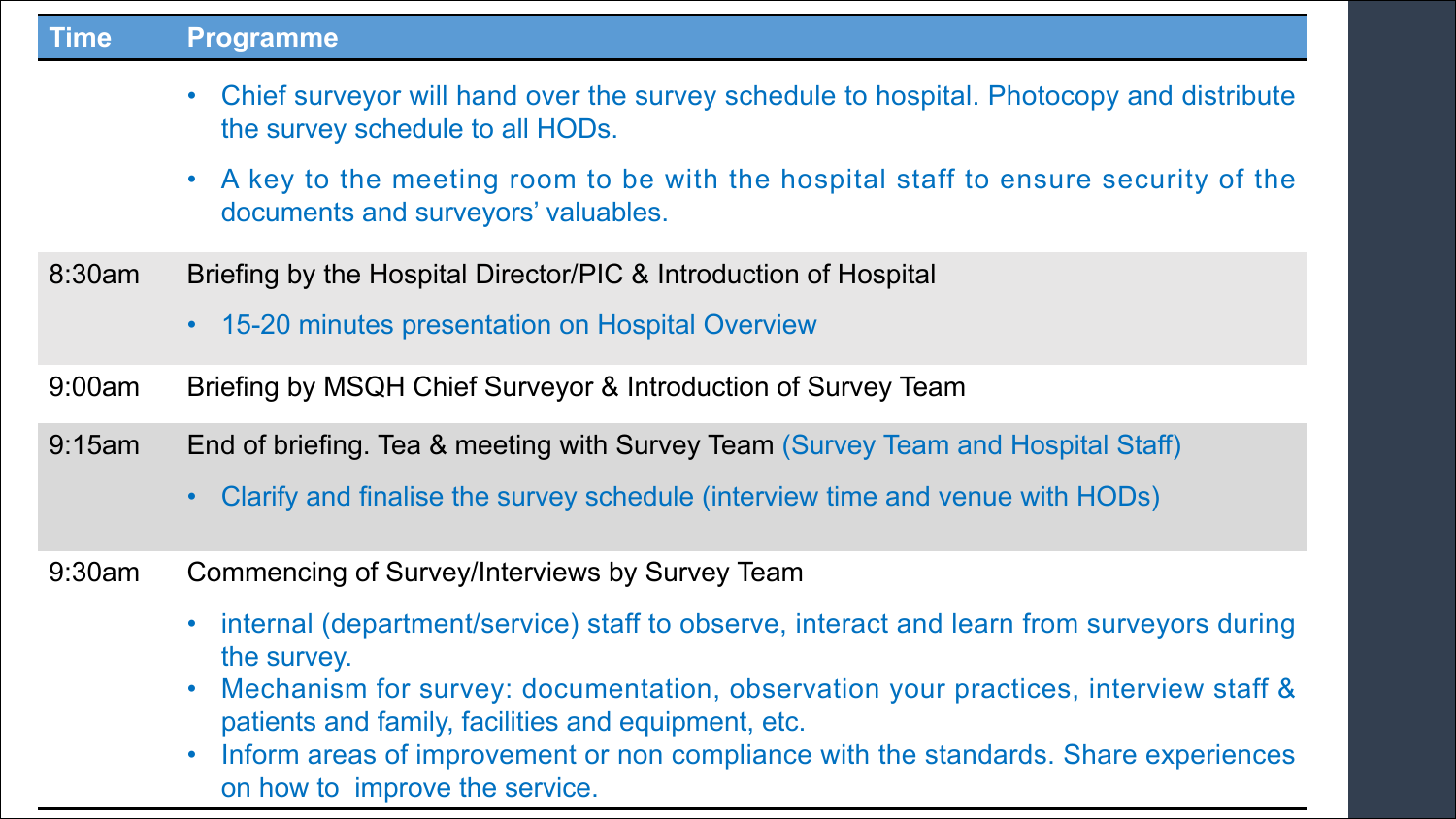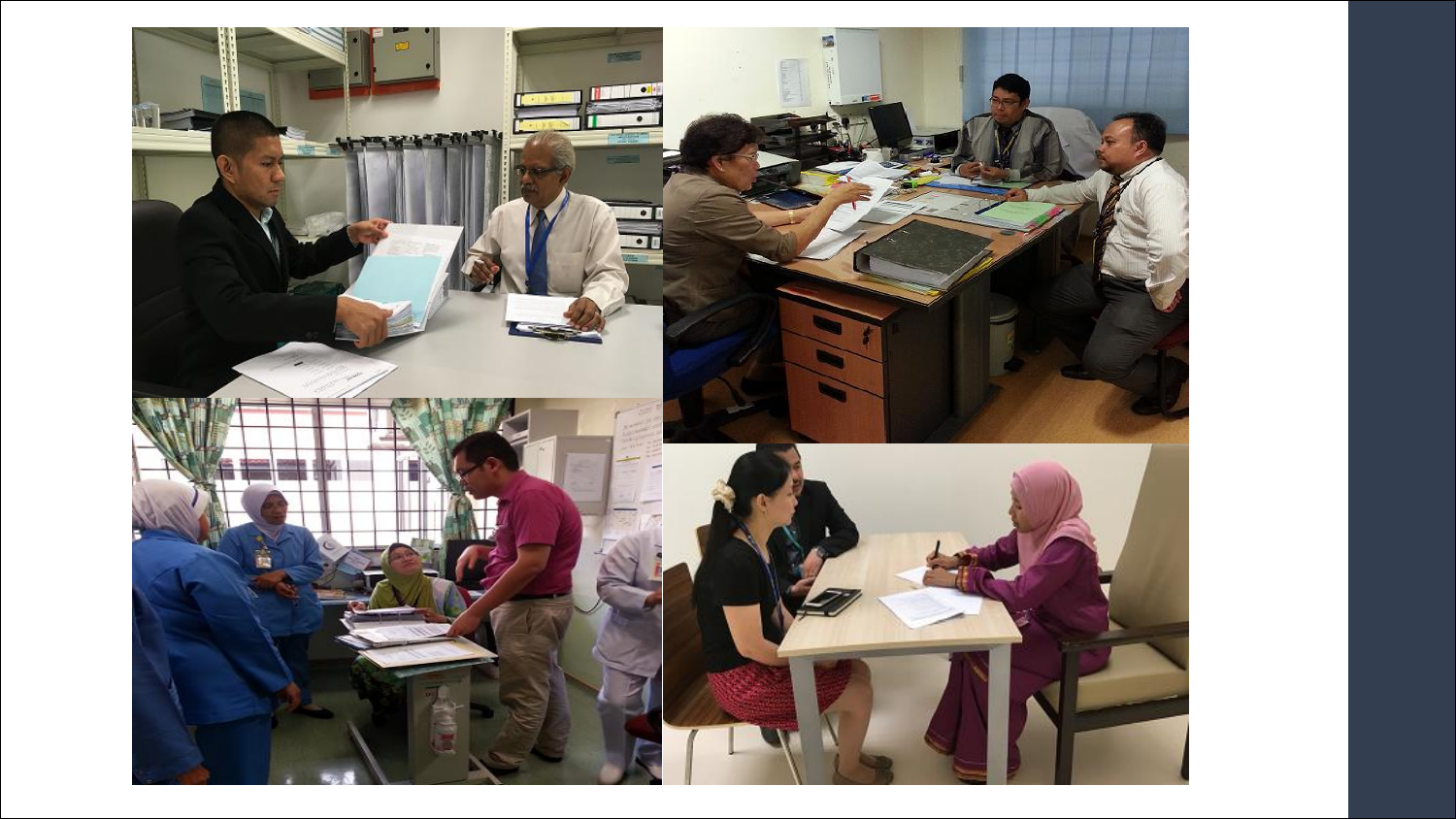| <b>Time</b>            | <b>Programme</b>                                                                                                                                                                                                 |
|------------------------|------------------------------------------------------------------------------------------------------------------------------------------------------------------------------------------------------------------|
| 1:00 <sub>pm</sub>     | Lunch & Discussion (Strictly for Surveyors only).                                                                                                                                                                |
|                        | Inform the survey team on the venue for lunch.<br>$\bullet$<br>Survey team discuss on the survey findings during lunch.<br>$\bullet$                                                                             |
| 2:00 <sub>pm</sub>     | Survey/Interviews by Survey Team                                                                                                                                                                                 |
| 4:30 <sub>pm</sub>     | Tea & Discussion (Strictly for Surveyors only).                                                                                                                                                                  |
| 5:00pm                 | <b>Back to hotel</b>                                                                                                                                                                                             |
|                        | <b>Transportation arrangement</b><br>$\bullet$                                                                                                                                                                   |
| 7:00pm/7:30pm          | Dinner at hotel                                                                                                                                                                                                  |
|                        | Ensure the dinner arrangement.<br>$\bullet$                                                                                                                                                                      |
| $8:00$ pm/<br>8:30pm * | Depart from hotel to hospital – Night Survey                                                                                                                                                                     |
|                        | Before the night survey, the Chief Surveyor will communicate with the hospital on<br>$\bullet$<br>the most appropriate time for night visit and personnel to accompany the survey<br>team. E.g. Facility Manager |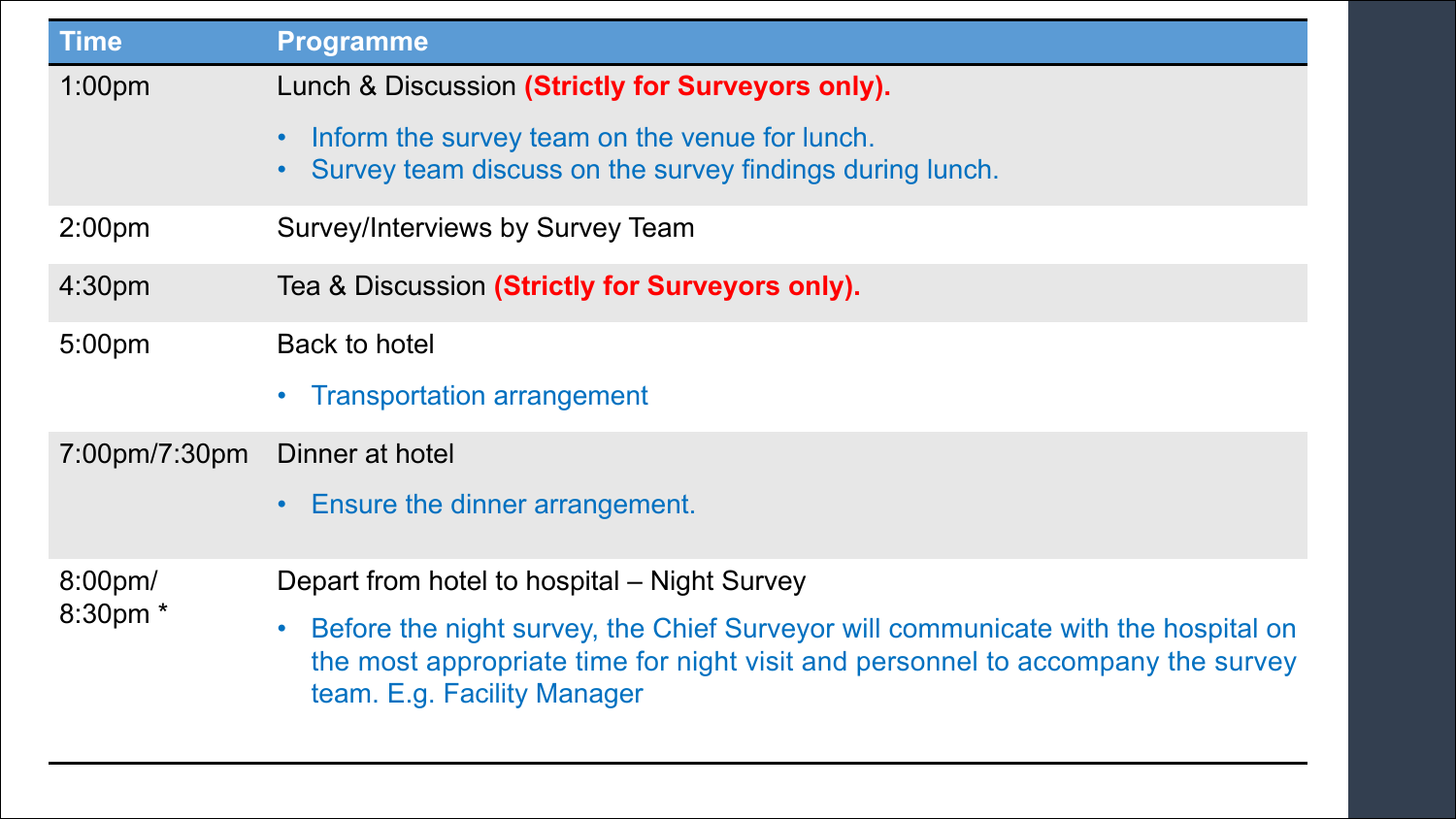| <b>Time</b>        | <b>Programme</b>                                                                                                                                                                                                                                                                                                                                                                        |
|--------------------|-----------------------------------------------------------------------------------------------------------------------------------------------------------------------------------------------------------------------------------------------------------------------------------------------------------------------------------------------------------------------------------------|
|                    | The purposes of the night visit are:                                                                                                                                                                                                                                                                                                                                                    |
|                    | • to enable the surveyors to observation the hospital operation, safety/security<br>aspects after office hours.<br>• to enable night staff to be involved in the Accreditation process and learn from the<br>surveyor.<br>• to enable the surveyors to interview the night staff regarding involvement in<br>emergency procedures, continuing education, safety and quality activities. |
| 9:30 <sub>pm</sub> | Back to Hotel & Meeting                                                                                                                                                                                                                                                                                                                                                                 |
|                    | Ensure arrangement of meeting room and supper.<br>internet access                                                                                                                                                                                                                                                                                                                       |
| 12:00<br>mid night | End                                                                                                                                                                                                                                                                                                                                                                                     |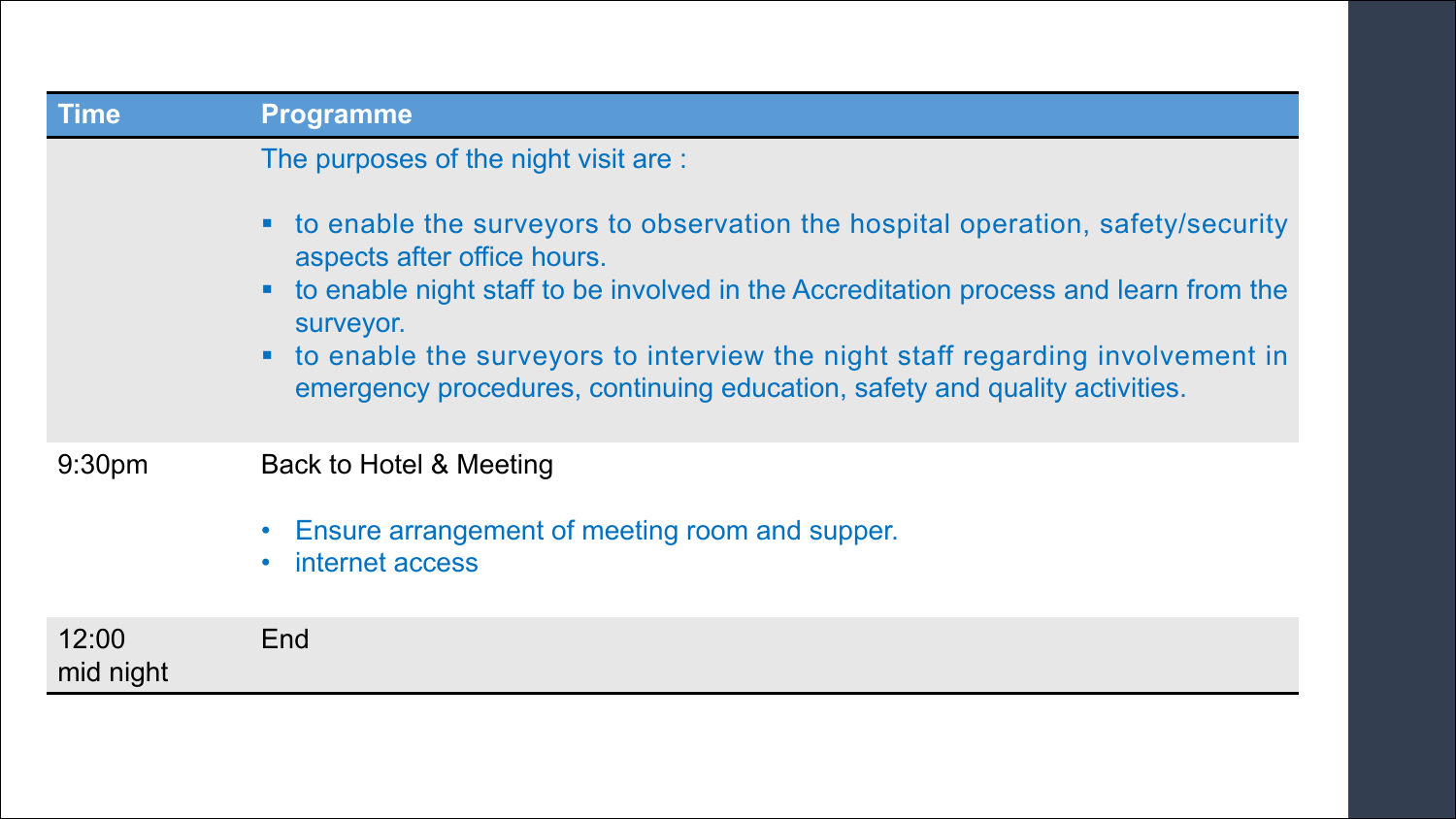## DAY 2

| <u>Time</u>        | <b>Program</b>                                                                                                                                                                               |
|--------------------|----------------------------------------------------------------------------------------------------------------------------------------------------------------------------------------------|
| 8:00am             | Depart to hospital                                                                                                                                                                           |
|                    | <b>Transportation arrangement</b><br>to ensure the survey team arrives hospital before 8:30am                                                                                                |
| 8:15am             | Arrival at hospital                                                                                                                                                                          |
|                    | Lead the survey team to Surveyor Meeting room.<br>$\bullet$                                                                                                                                  |
| 8:30am             | Commencing of Survey/Interviews by Survey Team                                                                                                                                               |
|                    | personnel identified to accompany survey team.<br>update the surveyors if there is any remedial action taken.<br>hand over the documents/statistics requested by the surveyors.<br>$\bullet$ |
| 10:00am            | Tea & Discussion (Strictly for Surveyors only).                                                                                                                                              |
| $10:30$ am         | Survey/Interviews by Survey Team                                                                                                                                                             |
| 1:00 <sub>pm</sub> | Lunch & Discussion (Strictly for Surveyors only).                                                                                                                                            |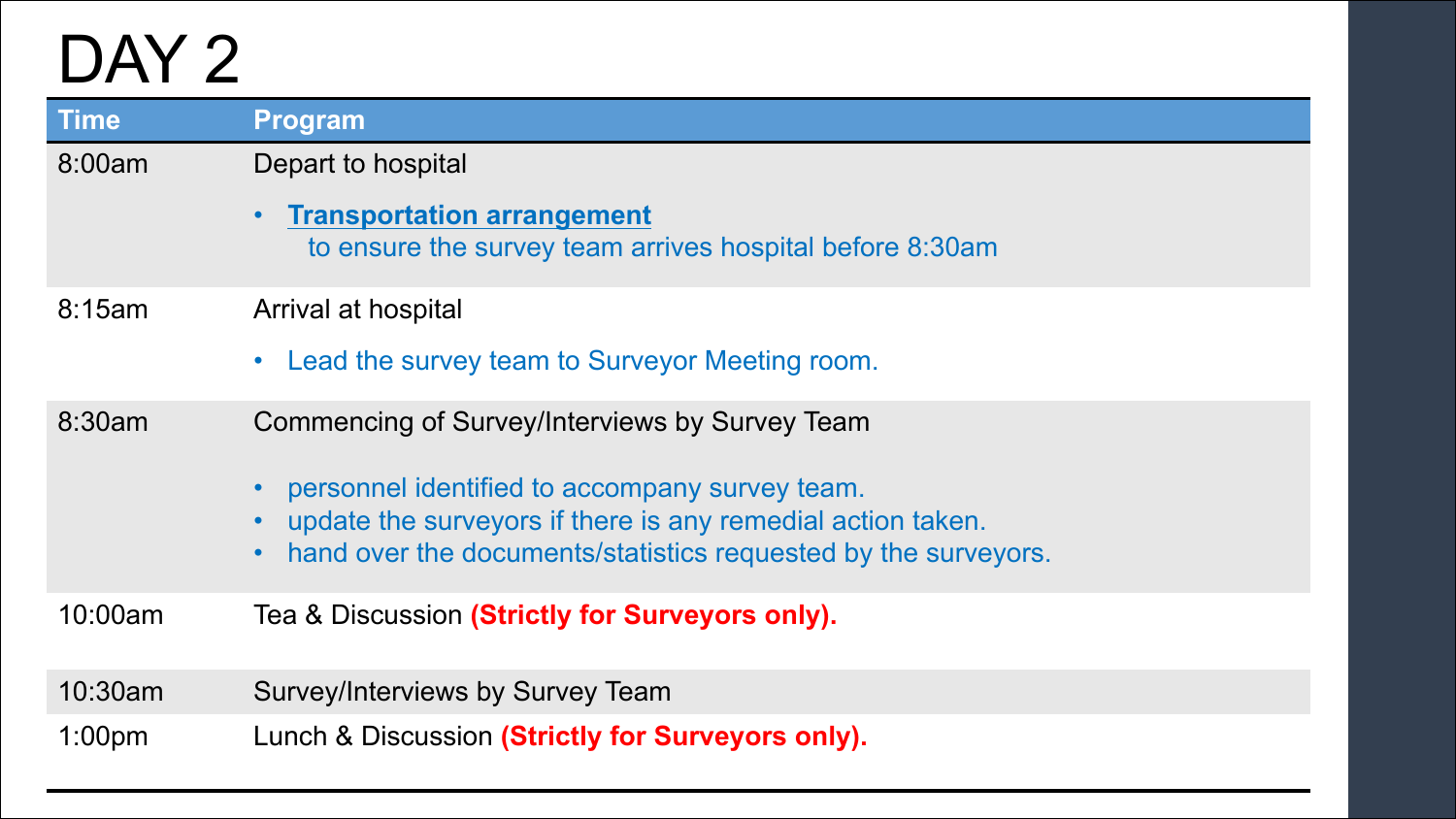| <b>Time</b>        | <b>Program</b>                                                                              |
|--------------------|---------------------------------------------------------------------------------------------|
| 2:00 <sub>pm</sub> | Survey/Interviews by Survey Team (Continue)                                                 |
| 4:30 <sub>pm</sub> | Tea & Discussion (Strictly for Surveyors only).                                             |
| 5:00pm             | Back to hotel                                                                               |
|                    | <b>Transportation arrangement</b><br>$\bullet$                                              |
| 7:30 <sub>pm</sub> | Dinner at hotel                                                                             |
| 8:30pm             | Discussion on survey findings at hotel meeting room                                         |
|                    | Ensure arrangement of meeting room and supper.<br>$\bullet$<br>Internet access<br>$\bullet$ |
|                    | End                                                                                         |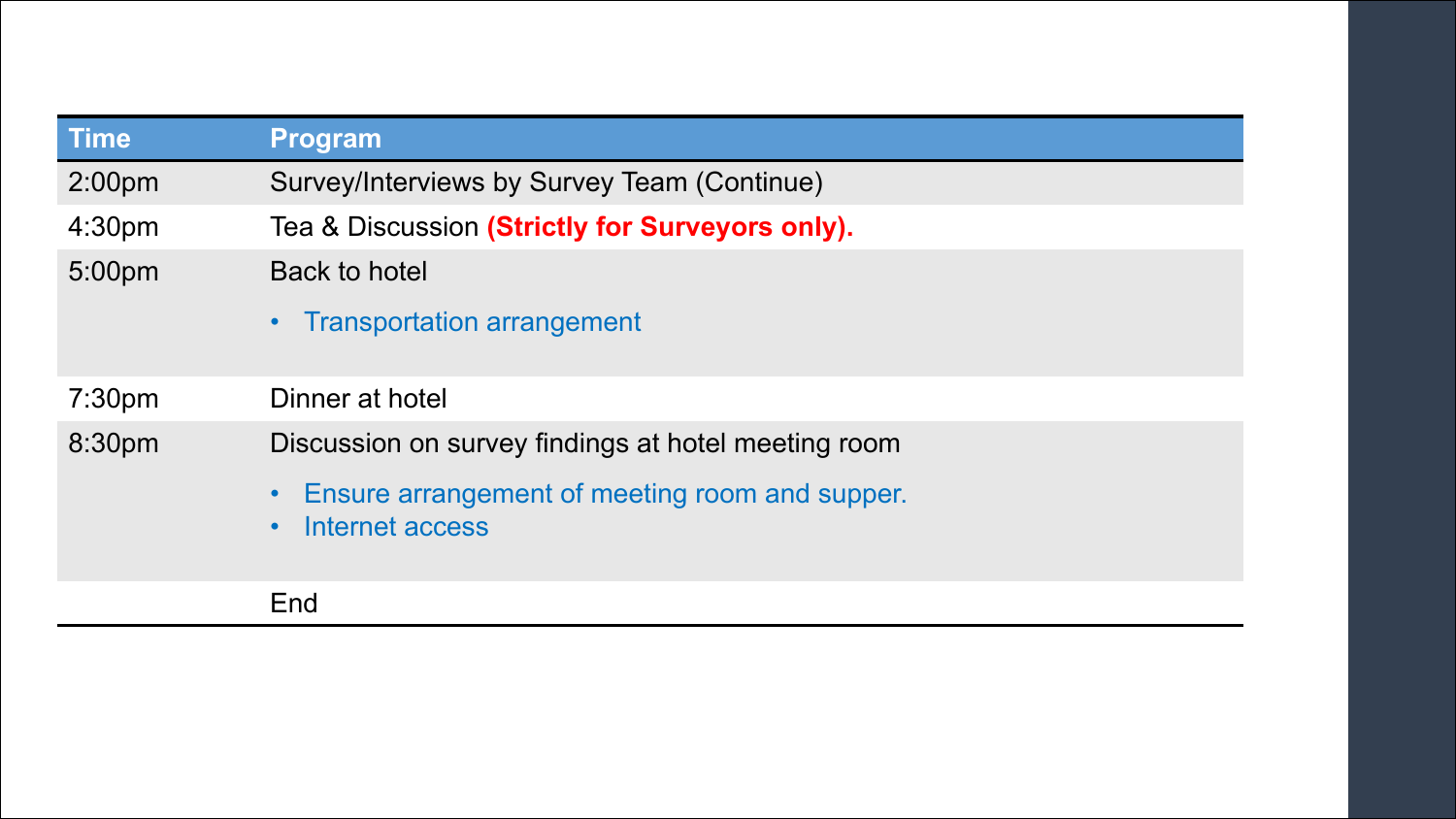## DAY 3

| <b>Time</b> | <b>Program</b>                                                                                                                                                                                                                                 |
|-------------|------------------------------------------------------------------------------------------------------------------------------------------------------------------------------------------------------------------------------------------------|
| 8:00am      | Depart to hospital                                                                                                                                                                                                                             |
|             | <b>Transportation arrangement</b><br>$\bullet$<br>to ensure the survey team arrives hospital before 8:30am                                                                                                                                     |
| 8:15am      | Arrival at hospital                                                                                                                                                                                                                            |
|             | Lead the survey team to Surveyor Meeting room<br>$\bullet$                                                                                                                                                                                     |
| 8:30am      | Commencing of Survey/Interviews by Survey Team                                                                                                                                                                                                 |
|             | Verify/mopping-up any miss out issue<br>$\bullet$<br>personnel identified to accompany survey team<br>update the surveyors if there is any remedial action taken<br>hand over the documents/statistics requested by the surveyors<br>$\bullet$ |
| $10:00$ am  | Tea & Discussion (Strictly for Surveyors only).                                                                                                                                                                                                |
| $10:30$ am  | Survey/Interviews by Survey Team                                                                                                                                                                                                               |
| 11:30am     | <b>Preparation for Summation Conference</b><br>Arrangement of the summation conference                                                                                                                                                         |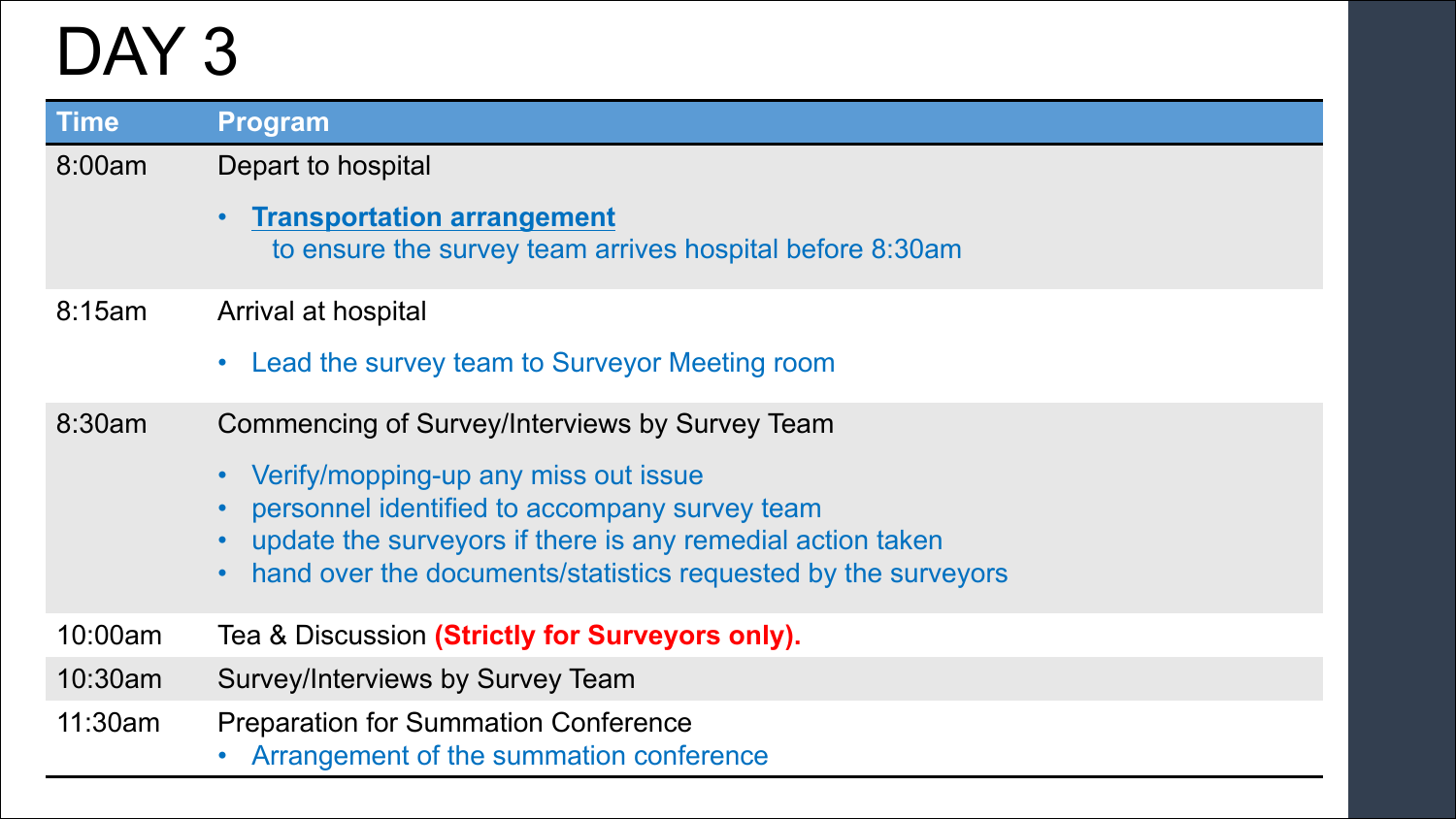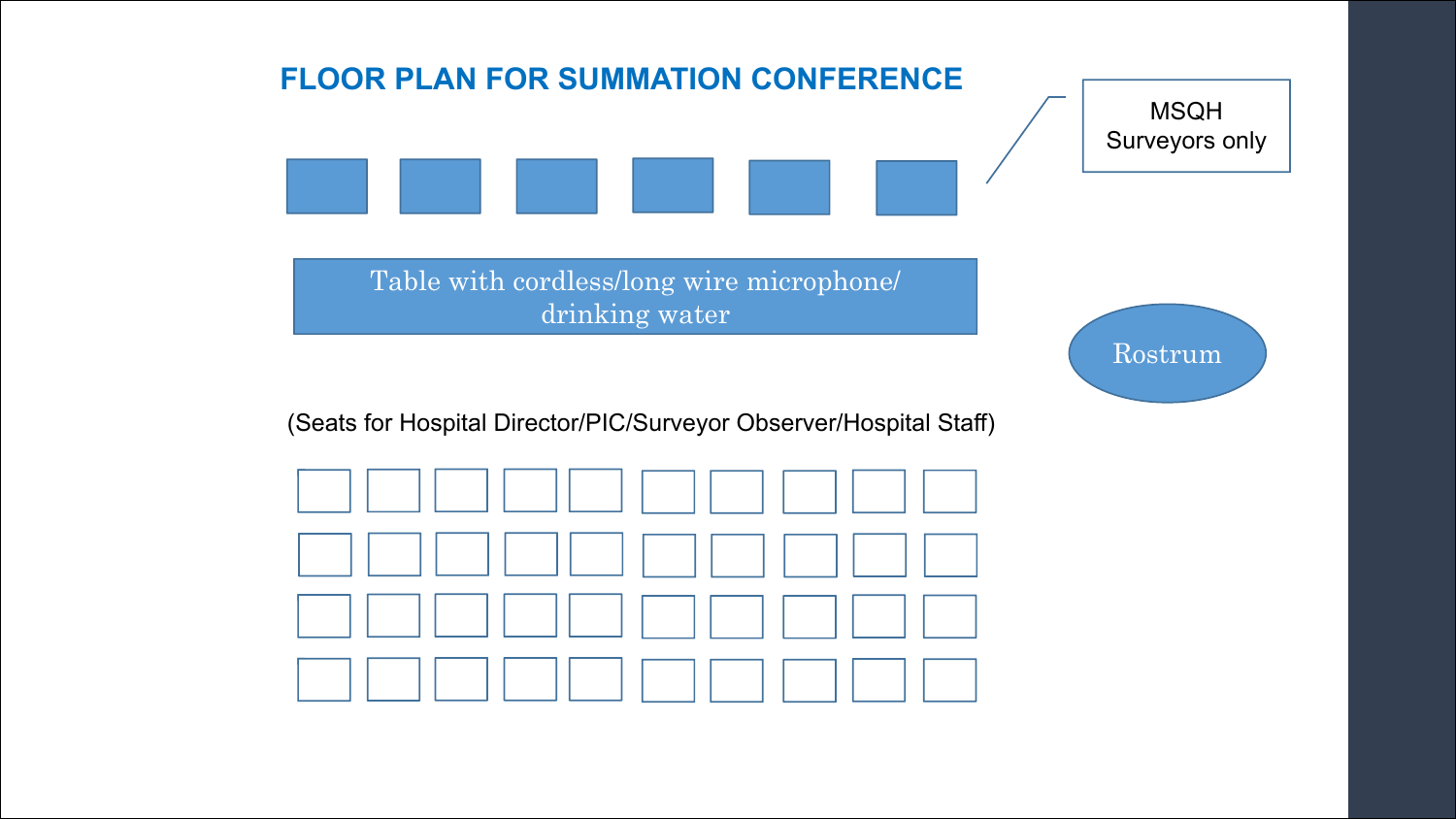#### **Time Program**

- 1:00pm Lunch & Discussion **(Strictly for Surveyors only).**
- 2:00pm Preparation for Summation Conference (Continue)
	- The Survey Team may need help in printing the summation note.

### 3:00pm Summation Conference

- Lead the Survey Team to the hall
- Attended by the PIC, members of the Executive Board, HODs, related staff, whose presence will impact the future direction and performance of the hospital.
- The summation conference is led by the Chief Surveyor and followed by the surveyors to present their observation and findings.
- Q&A Section
- The purpose of Summation Conference:
	- $\triangleright$  To provide the major findings of the survey and opportunities for improvements.
	- Ø **To receive corrections, clarifications and comments from the hospital staff, which might lead to correction and refinement of the surveyors' observation and findings.**

**No Gift Policy to Survey Team**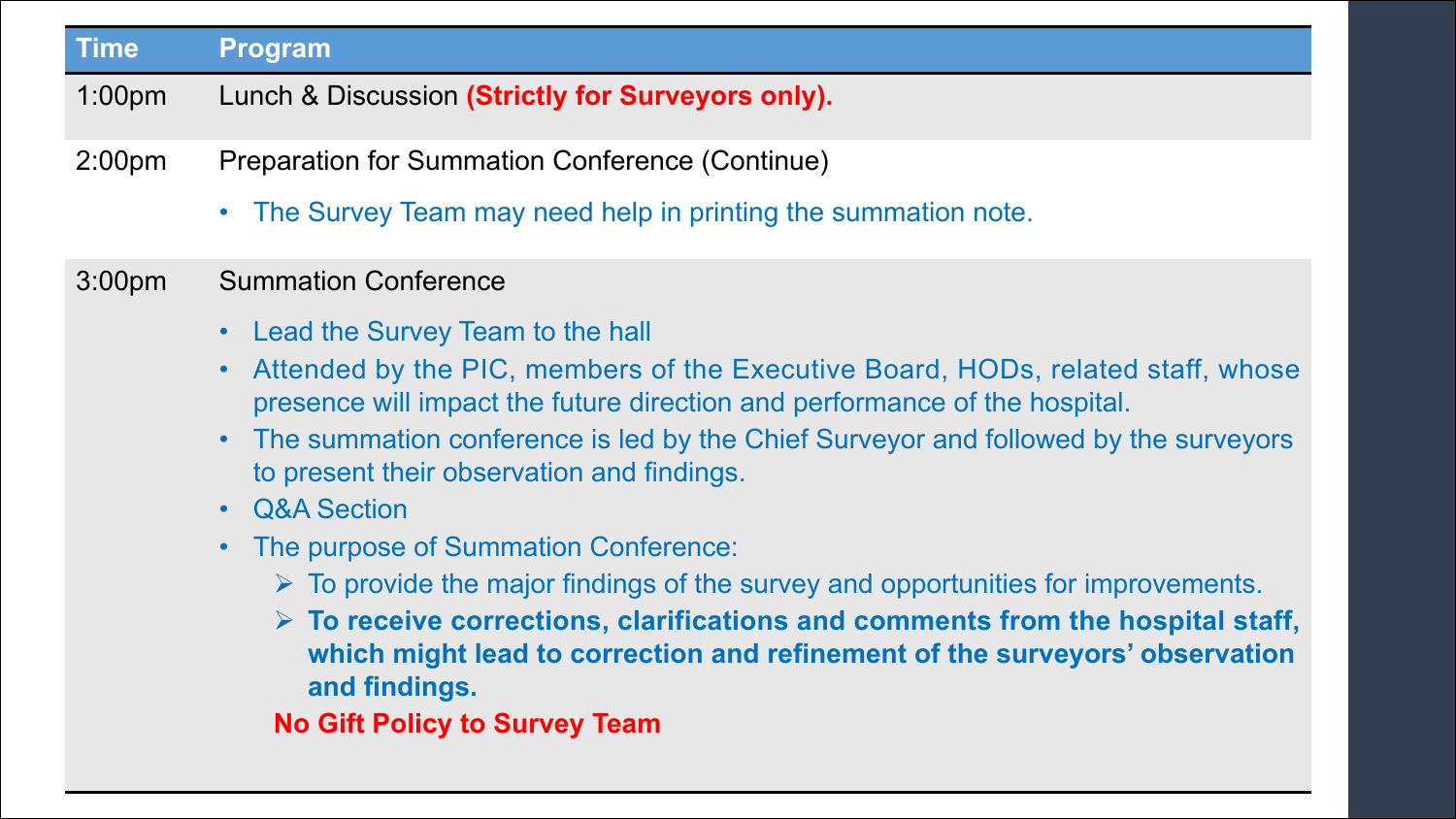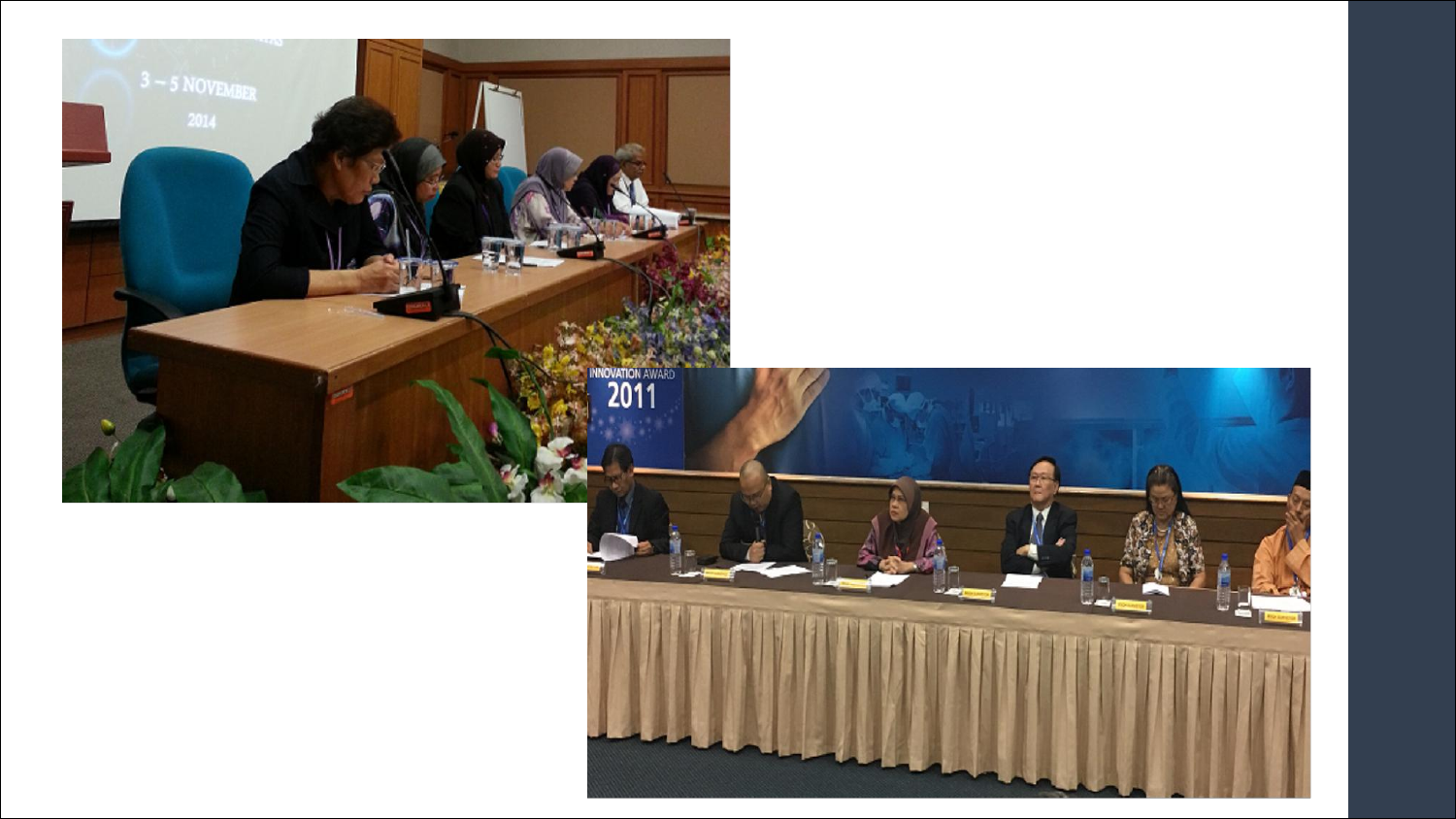| <b>Time</b>        | <b>Program</b>                                                                   |
|--------------------|----------------------------------------------------------------------------------|
| 4:30 <sub>pm</sub> | Tea (Survey Team & Hospital Staff)                                               |
| 5:00 <sub>pm</sub> | Back to hotel                                                                    |
|                    | • Transportation arrangement                                                     |
| 7:30 <sub>pm</sub> | Dinner at hotel                                                                  |
| 8:30pm             | Discussion on survey findings at hotel meeting room                              |
|                    | • Ensure arrangement of meeting room and supper.<br>Internet access<br>$\bullet$ |

**End** 

**Day after the survey:**

- **1. Collect the PC and printer or any hospital documents from hotel meeting room.**
- **2. Ensure transportation arrangement for surveyors to airport (if necessary).**
- **3. Complete the MSQH Hospital Accreditation Survey facility feedback form (HODs for each service).**